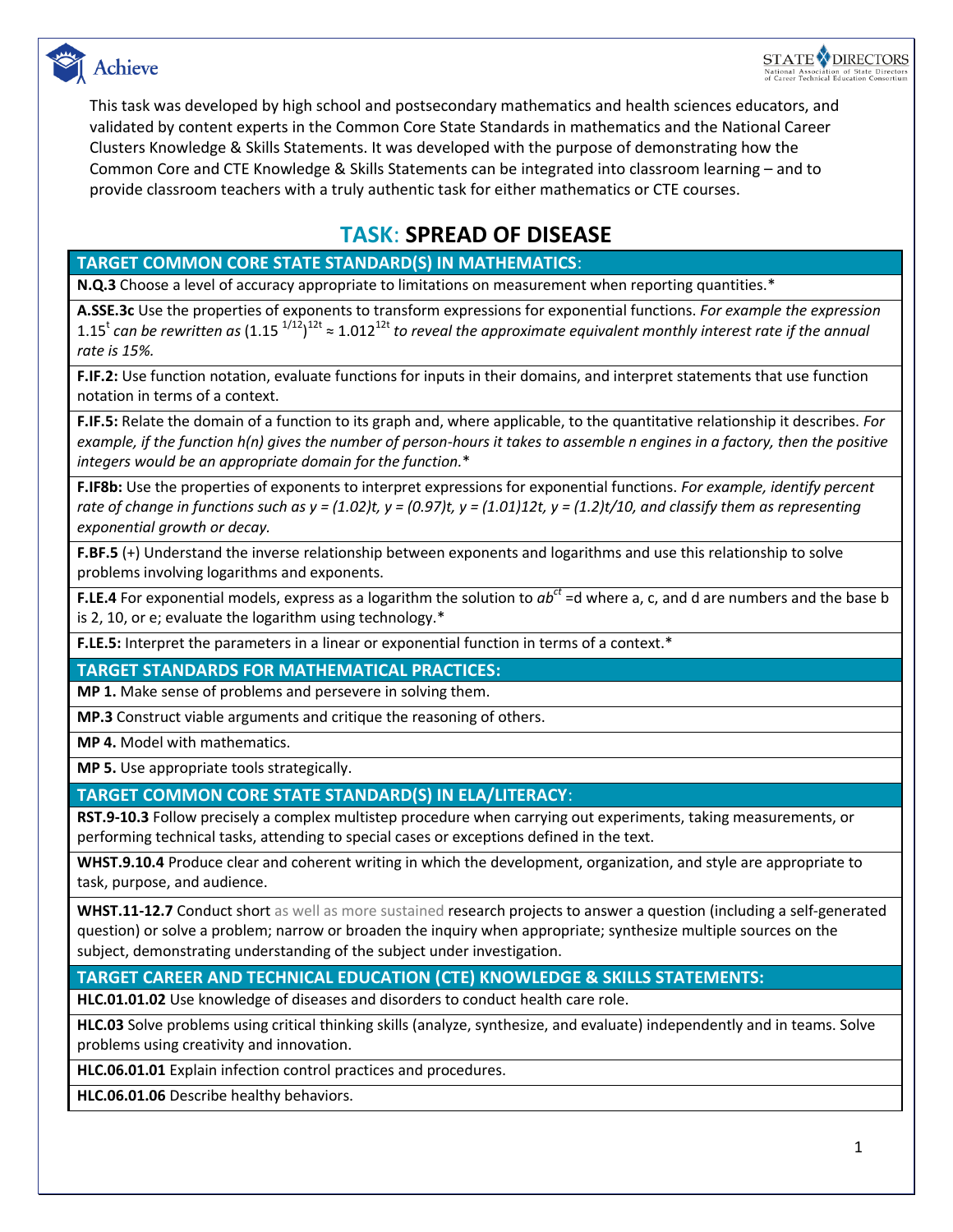

#### **RECOMMENDED COURSE(S):**

Algebra II; Health Sciences unit on infectious diseases

#### **ADDITIONAL INSTRUCTIONS:**

This task should be completed in a class period with extra time allowed for the research and design needed to develop a flyer/poster/pamphlet.

\* Modeling standards appear throughout the CCSS high school standards and are indicated by a star symbol (\*).

#### *About the Common Core State Standards in Mathematics*

The Common Core State Standards (CCSS) for Mathematics are organized by grade level in grades K–8. At the high school level, the standards are organized by conceptual category (number and quantity, algebra, functions, geometry, and probability and statistics), showing the body of knowledge students should learn in each category to be college and career ready, and to be prepared to study more advanced mathematics. The Standards for Mathematical Practice describe ways in which developing student practitioners of the discipline of mathematics increasingly ought to engage with the subject matter as they grow in mathematical maturity and expertise throughout the elementary, middle and high school years. [www.corestandards.org](http://www.corestandards.org/)

### *About the Common Core State Standards in English Language Arts/Literacy*

The Common Core State Standards (CCSS) for ELA/Literacy are organized by grade level in grades K–8. At the high school level, the standards are organized by 9-10 and 11-12 grade bands. Across K-12 there are four major strands: Reading, Writing, Speaking and Listening, and Language. The CCSS also include Standards for Literacy in History/Social Studies, Science, and Technical Subjects, with content-specific (Reading and Writing) literacy standards provided for grades 6-8, 9-10, and 11-12, to demonstrate that literacy needs to be taught and nurtured across all subjects. [www.corestandards.org](http://www.corestandards.org/)

### *About the Career Cluster Knowledge and Skill Statements*

As an organizing tool for curriculum design and instruction, Career Clusters™ provide the essential knowledge and skills for the 16 Career Clusters™ and their Career Pathways. It also functions as a useful guide in developing programs of study bridging secondary and postsecondary curriculum and for creating individual student plans of study for a complete range of career options. As such, it helps students discover their interests and their passions, and empowers them to choose the educational pathway that can lead to success in high school, college and career. [http://www.careertech.org/career-clusters/resources/clusters/health.html.](http://www.careertech.org/career-clusters/resources/clusters/health.html) Although not included in this template, all Clusters and Pathways have Foundational Academic Expectations and Essential Knowledge & Skills Statements, which, in some cases, overlap with the Common Core State Standards.

Direct contact disease

- Universal precautions
- Exponential equation

**KEY TERMS**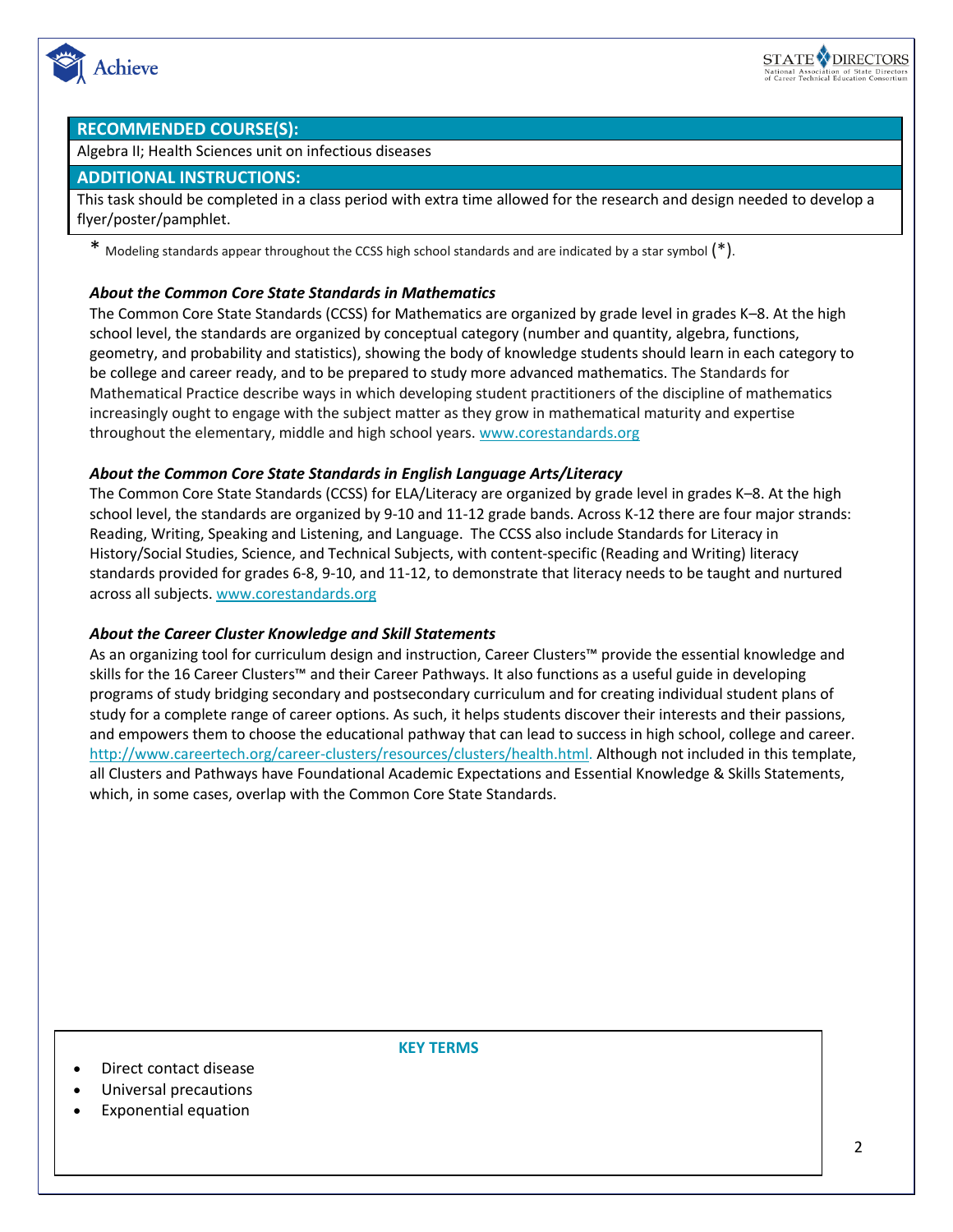

# SPREAD OF DISEASE<sup>12</sup> *– The Task*

Disease can spread quickly without use of universal precautions. Suppose the spread of a direct contact disease in a stadium is modeled by the exponential equation P(t) = 10,000/(1 + e<sup>3-t</sup>) where P(t) is the total number of people infected after *t* hours. (Use the estimate for *e* (2.718) or the graphing calculator for *e* in your calculations.)

- 1. Estimate the initial number of people infected with the disease. Show how you found your answer.
- 2. Assuming the disease does not present symptoms for 24 hours, how many people will have been infected after 3 hours? Show how you found your answer.
- 3. What is the maximum number of people who can become infected? (Note:  $e^{(3-t)}$  will approach 0 for very large values of *t*).
- 4. Explain why your answer for Question #3 is the maximum.
- 5. The stadium needs to warn its guests about a rapid disease spread if it affects over 800 people. After how many minutes should the stadium inform its guests of the disease? Show how you found your answer.
- 6. Create a flyer/poster/pamphlet describing the chain(s) of infection for a typical contact disease, the mode(s) of prevention, and what your school can do to limit the spread of disease/pathogens. Research will be required to verify flyer information and statistics. (Materials could be shared/posted throughout school)

 $\overline{a}$ 

**Achieve** 

<sup>&</sup>lt;sup>1</sup> Adapted from<http://yale.edu/ynhti/curriculum/units/2009/5/09.05.08.x.html>

 $^{2}$  A teacher could plug in any disease/infection and location above to make relevant to their coursework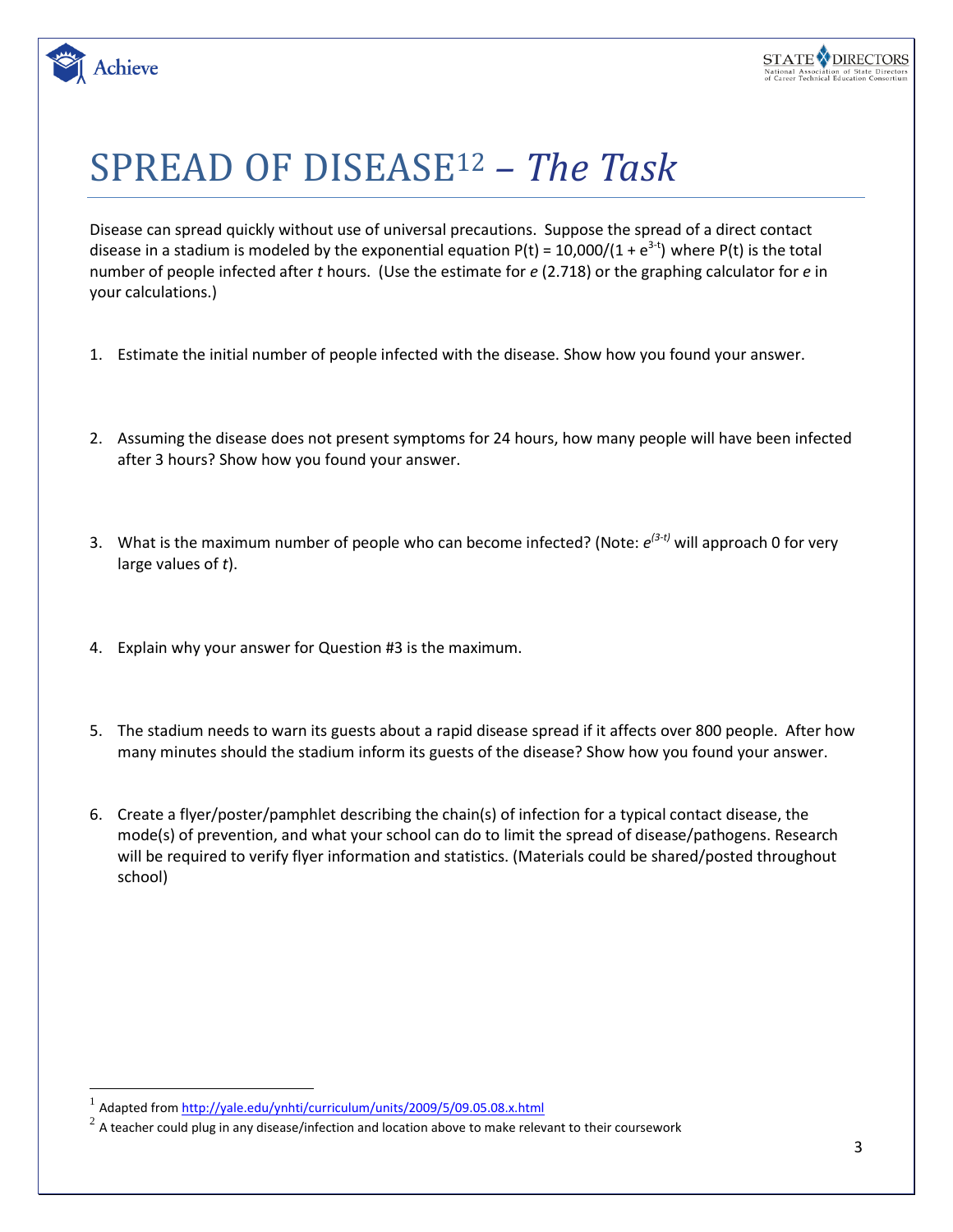# SPREAD OF DISEASE – Possible Solutions

**1.** *Estimate the initial number of people infected with the disease. Show how you found your answer.* To solve for the initial number of people infected with the disease, the student must substitute in 0 for time (t).

 $P(0) = 10,000/(1 + e^3) \approx 474.26$ **About 474 people would be initially infected.**

Achieve

**2.** *Assuming the disease does not present symptoms for 24 hours, how many people will have been infected after 3 hours? Show how you found your answer.* Substitute 3 hours for t (time).

 $P(3) = 10,000/(1 + e^0) = 10,000/(1+1) = 10,000 / 2 = 5,000$ **We would expect about 5,000 people to be infected after 3 hours.**

**3.** *What is the maximum number of people who can become infected? (*Note: *e (3-t)* will approach 0 for very large values of *t).*

There are two ways to solve this question. We can either graph the equation to see that it approaches 10,000, or analyze the function algebraically:

The end behavior function states that *e* to a negative number approaches 0. As *t* increases, the exponent becomes increasingly negative, which means that as *t* approaches infinity, the exponent becomes a smaller and smaller negative number, making the power expression approach 0 [as t →∞,  $e^{(3-t)} \rightarrow 0$ ]. Therefore one can assume:

 $P(t \rightarrow \infty) = 10,000/(1 + 0) = 10,000$ **Therefore, the maximum number of people who can become infected is 10,000.**

**4.** *Explain why your answer for Question #3 is the maximum.*

Answers will vary.

Students might include logic that involves the end behavior of the function as described in the solution for Question 3 or some discussion about the function itself and how the quotient could never be more than 10,000 since that number is divided by a value that must be positive and has an upper limit of 1.

Students should recognize as part of this discussion that it appears that the number of the people in the stadium is 10,000, which would explain it as the maximum number of people who can become infected.

**5.** *The stadium needs to warn its guests about a rapid disease spread if it affects over 800 people. After how many minutes will the stadium need to inform its guests of the disease? Show how you found your answer.*

Substitute 800 for P(t) in order to solve for time (t):

STATE ODIRECTORS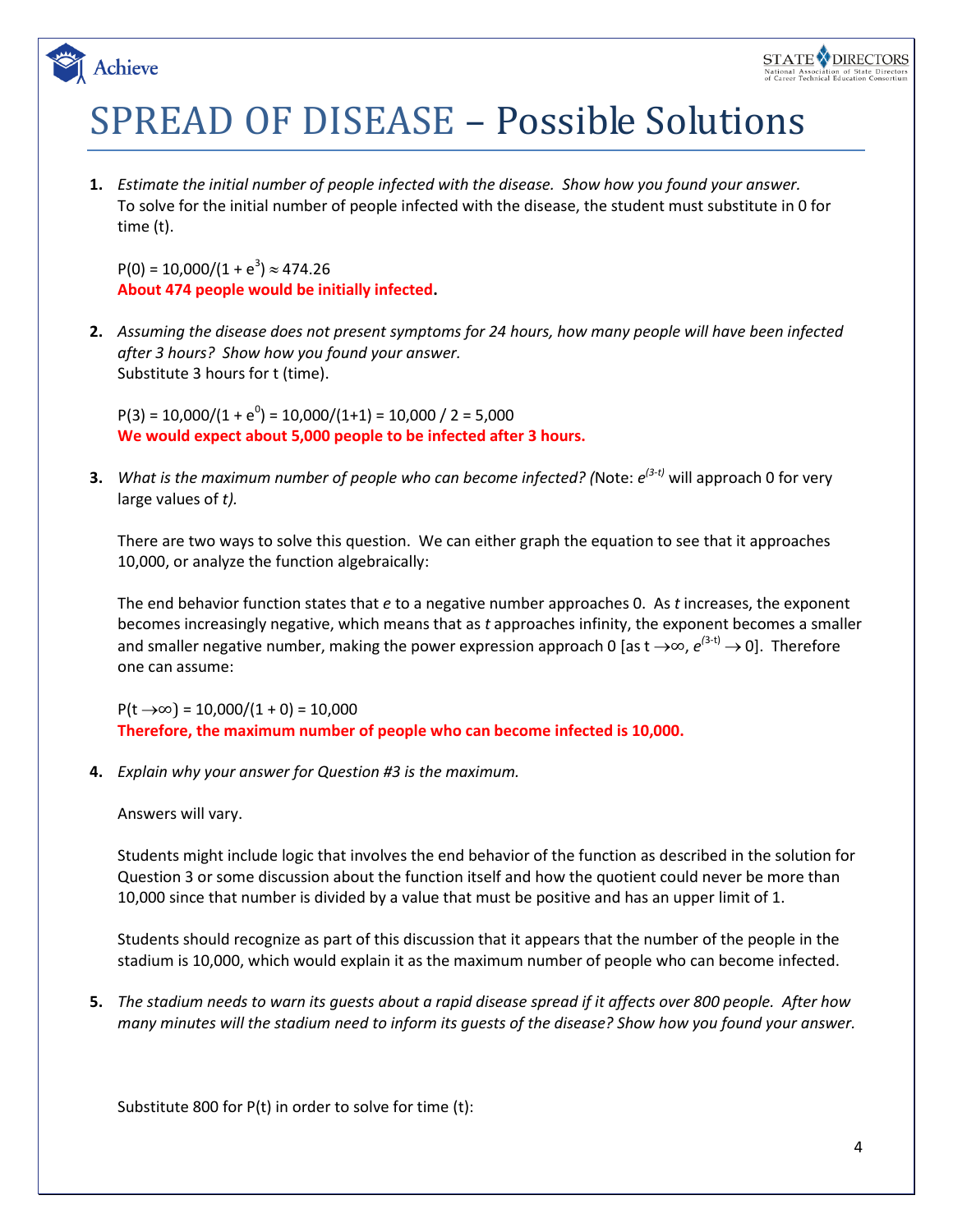



 $800 = 10,000/(1 + e^{3-t})$  $800(1 + e^{3-t}) = 10,000$  $(1 + e^{3-t}) = 10,000 / 800$  $(1 + e^{3-t}) = 100/8 = 12.5$  $e^{3-t}$  = 12.5 – 1 = 11.5  $ln(e^{3-t}) = ln(11.5)$  $3 - t = ln(11.5)$  $-t = ln(11.5) - 3$  $t = 3 - ln(11.5)$ t ≈ 0.5576… ≈ 0.56 hours 0.56 hours (60 min/hour) ≈ 33.46 minutes **The stadium needs to warn of the spreading disease in 0.56 hours or about 33 minutes.**

**6.** Create a flyer/poster/pamphlet describing the chain(s) of infection for a typical contact disease, the mode(s) of prevention, and what your school can do to limit the spread of disease/pathogens.

Research will be required to verify flyer information and statistics. (Materials could be shared/posted throughout school)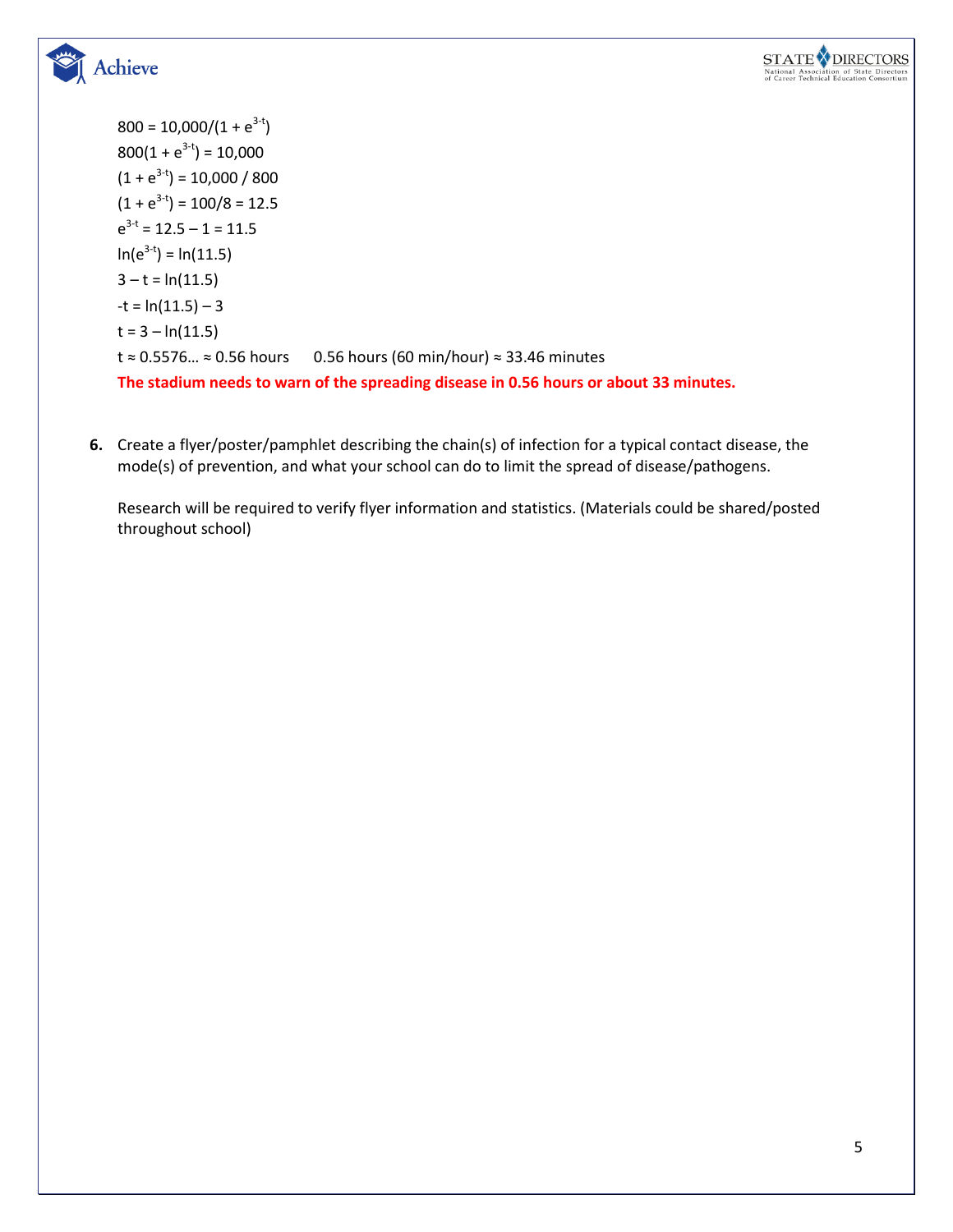

# SPREAD OF DISEASE - *Possible Extensions*

Achieve

The extensions below represent potential ways in which mathematics and/or CTE teachers can build on the task above. All of the extensions are optional and can be used in the classroom, as homework assignments, and/or as long-term interdisciplinary projects.

- 1. Could this exponential equation  $P(t) = 10,000/(1 + e^{3-t})$  be used to determine how long it would take for the entire world to become infected? Explain why or why not.
- 2. Research and write a letter to the stadium owner explaining possible legal ramifications that may be incurred by the stadium due to disease spread.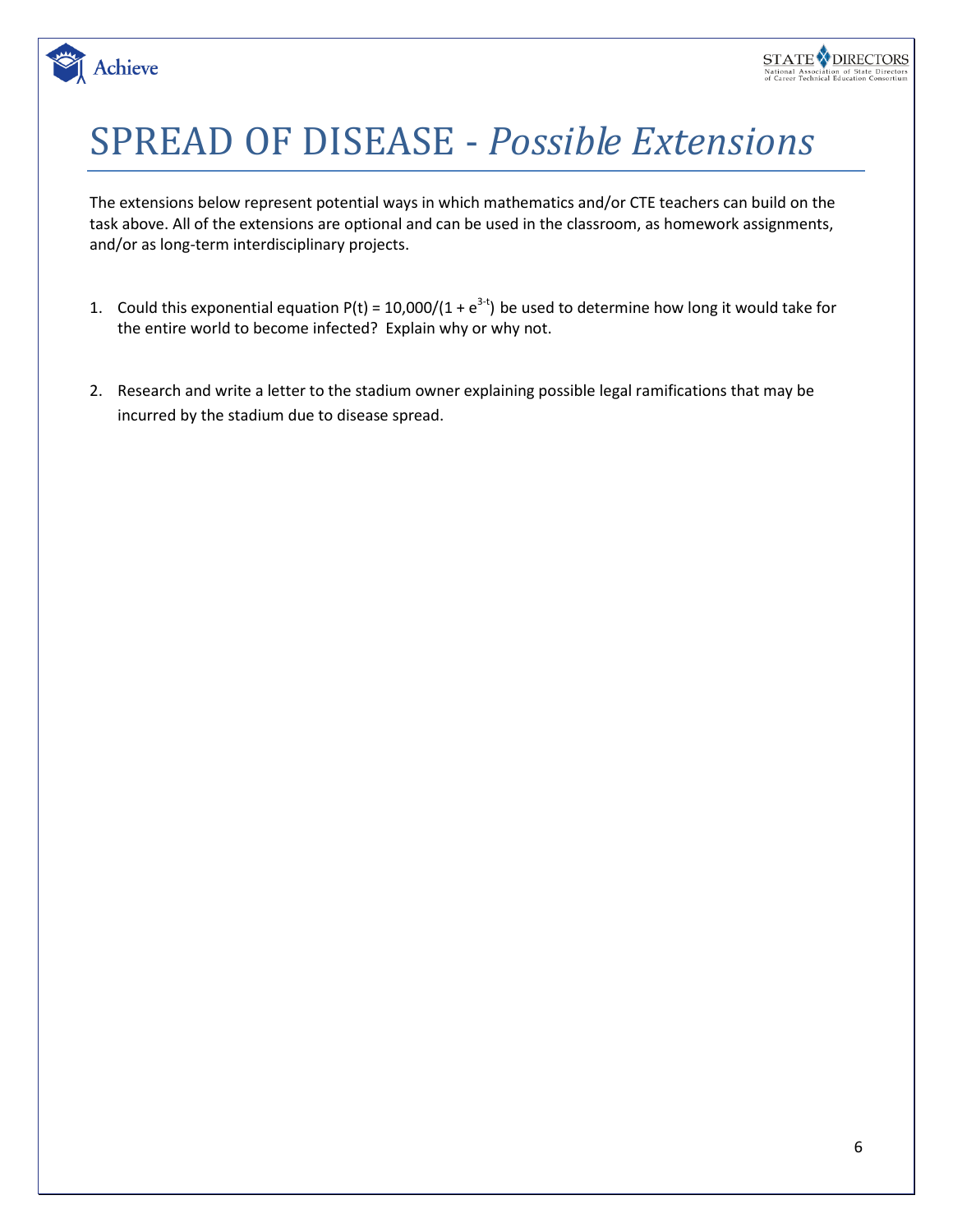



# SPREAD OF DISEASE – *Appendix: Alignment Ratings*

The rating system used in the following charts is as follows:

### **3 EXCELLENT ALIGNMENT:**

The content/performance of the task is clearly consistent with the content/performance of the Common Core State Standard.

## **2 GOOD ALIGNMENT:**

The task is consistent with important elements of the content/performance of the CCSS statement, but part of the CCSS is not addressed.

### **1 WEAK ALIGNMENT:**

There is a partial alignment between the task and the CCSS, however important elements of the CCSS are not addressed in the task.

## **N/A:**

For Mathematical Practices a content rating does not apply.

### In the charts **C = Content Rating** and **P = Performance Rating**

#### **COLOR KEY**

- **Black** = Part of CCSS/K&S Statement aligned to task
- **Gray** = Part of CCSS/K&S Statement *not* aligned to task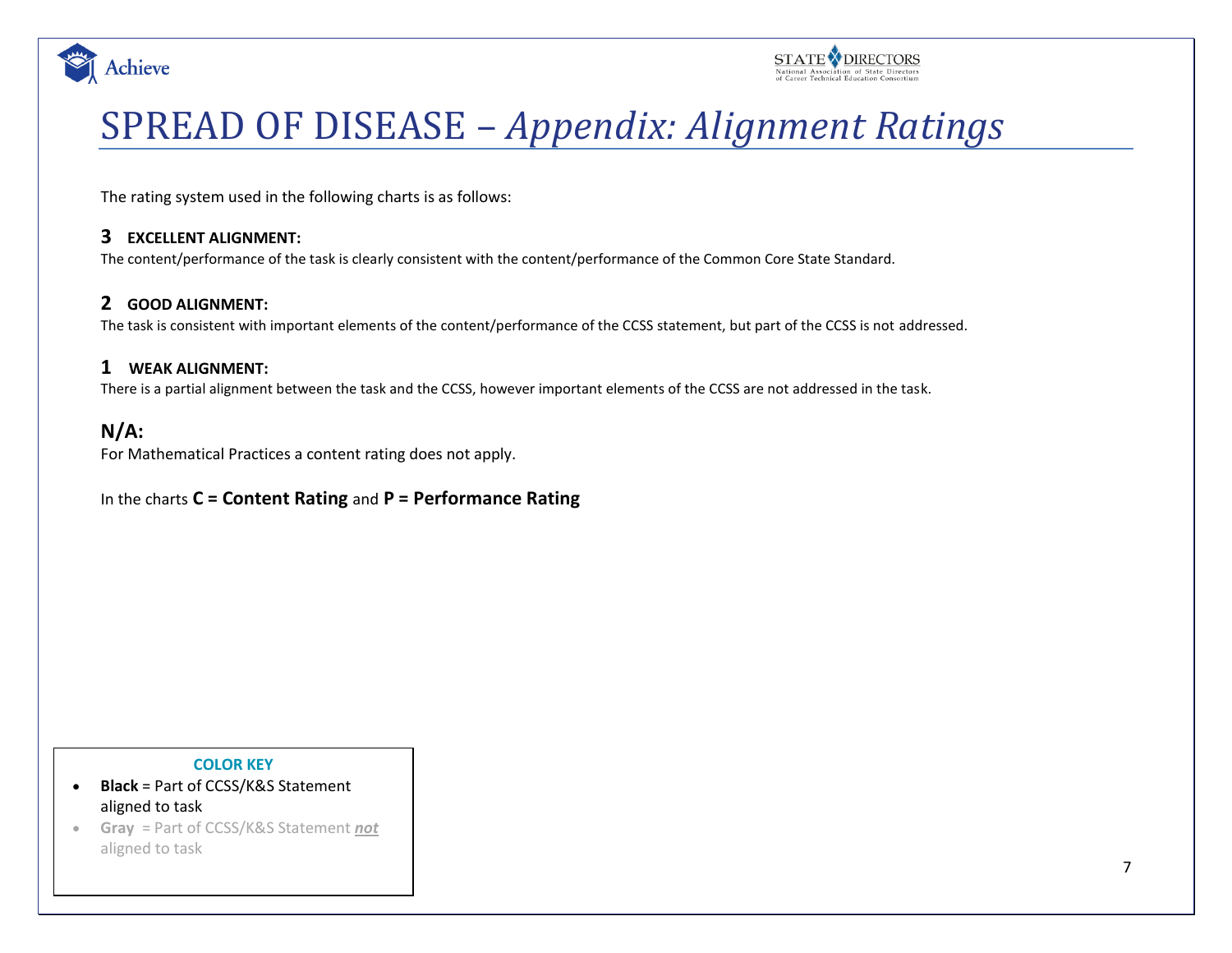



| <b>Task-to-Mathematical Practice Alignment Recording Sheet</b> |  |  |  |  |
|----------------------------------------------------------------|--|--|--|--|
|----------------------------------------------------------------|--|--|--|--|

| <b>Task</b><br><b>Name</b>            | <b>Aligned CCSS</b><br><b>Mathematical</b><br><b>Practice</b><br><b>Standards</b>        | C   | P                       | <b>Alignment Comments</b><br>(Standards selection, partial alignments, reasons for rating, etc.)                                                                                                                                                                                                                                                                                                                                         | <b>Task Comments</b><br>(Strengths, weaknesses,<br>possible improvements,<br>effectiveness, etc.)                                         |  |  |
|---------------------------------------|------------------------------------------------------------------------------------------|-----|-------------------------|------------------------------------------------------------------------------------------------------------------------------------------------------------------------------------------------------------------------------------------------------------------------------------------------------------------------------------------------------------------------------------------------------------------------------------------|-------------------------------------------------------------------------------------------------------------------------------------------|--|--|
| <b>DISEASE</b><br>bF<br><b>SPREAD</b> | <b>MP 1.</b> Make sense<br>of problems and<br>persevere in<br>solving them.              | N/A | 3                       | Students must analyze the given information, the constraints, relationships,<br>and goals of the task. They must make conjectures about the form and<br>meaning of the solution and plan a solution pathway. They must check the<br>reasonableness of their solution, continually asking themselves, "Does this<br>make sense?" While the task requires routine math, the student must<br>persevere in their calculations and reasoning. | This is a multi-stage<br>problem with real life<br>applications and<br>considerations.                                                    |  |  |
|                                       | <b>MP.3 Construct</b><br>viable arguments<br>and critique the<br>reasoning of<br>others. | N/A | $\overline{2}$          | Students must identify<br>This task asks students to explain and show work but also, in Question 4, to<br>quantities using<br>justify their response to Question 3. There is no requirement to critique the<br>practical situations,<br>reasoning of others.<br>apply an algebraic<br>model, and perform                                                                                                                                 |                                                                                                                                           |  |  |
|                                       | MP 4. Model with<br>mathematics.                                                         | N/A | 3                       | For this task students must solve problems in everyday life, society and the<br>workplace, be able to identify important quantities in a practical situation and<br>map their relationships, and interpret mathematical results in the context of<br>the situation and determine whether the results make sense. Students are<br>provided with the equation to model the situation.                                                      | accurate quantitative<br>calculations. They must<br>show their work and<br>explain their reasoning<br>at various steps in the<br>process. |  |  |
|                                       | MP 5. Use<br>appropriate tools<br>strategically.                                         | N/A | $\overline{\mathbf{3}}$ | For this task student are likely to use a calculator to apply e and may use<br>graphic methods to solve. Various tools might also be used in creating the<br>flyer, poster, or pamphlet for Question 6.                                                                                                                                                                                                                                  |                                                                                                                                           |  |  |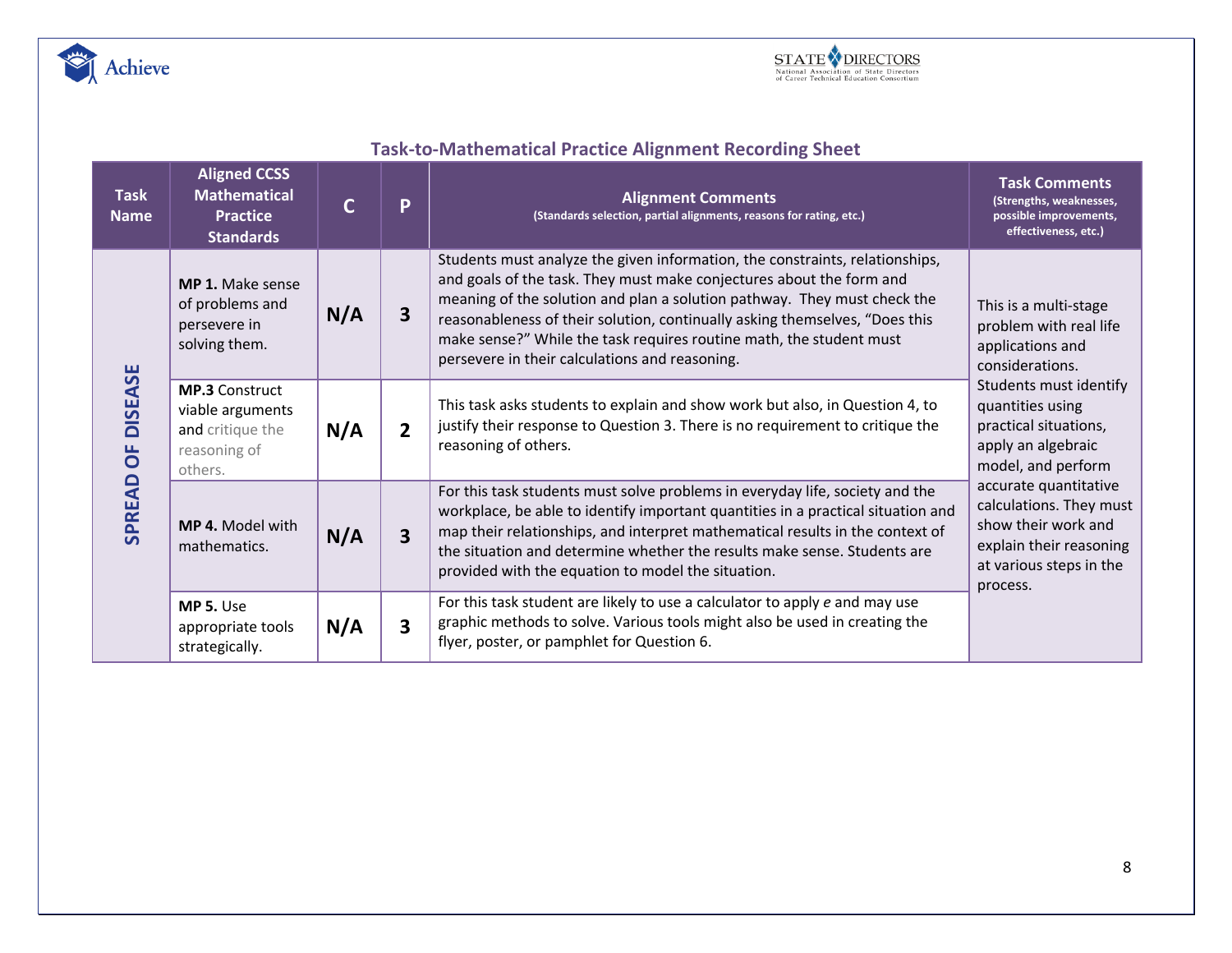



# **Task-to-Common Core State Standards Alignment Recording Sheet**

| <b>Task</b><br><b>Name</b> | <b>Aligned CCSS</b><br><b>Content Standards</b>                                                                                                                                                                                                                                                                                                                                                                                                                                                                                                                                                                                                                                                                                                                                                                                                                                                                                                                                                                                                                                                                              |   | P                       | <b>Alignment Comments</b><br>(Standards selection, partial alignments, reasons for<br>rating, etc.)                                                                                                                                                                                                                                                                                                                               | <b>Task Comments</b><br>(Strengths, weaknesses,<br>possible improvements,<br>effectiveness, etc.)                                                         |
|----------------------------|------------------------------------------------------------------------------------------------------------------------------------------------------------------------------------------------------------------------------------------------------------------------------------------------------------------------------------------------------------------------------------------------------------------------------------------------------------------------------------------------------------------------------------------------------------------------------------------------------------------------------------------------------------------------------------------------------------------------------------------------------------------------------------------------------------------------------------------------------------------------------------------------------------------------------------------------------------------------------------------------------------------------------------------------------------------------------------------------------------------------------|---|-------------------------|-----------------------------------------------------------------------------------------------------------------------------------------------------------------------------------------------------------------------------------------------------------------------------------------------------------------------------------------------------------------------------------------------------------------------------------|-----------------------------------------------------------------------------------------------------------------------------------------------------------|
| OF DISEASE<br>SPREAD       | N.Q.3 Choose a level of accuracy appropriate to<br>limitations on measurement when reporting<br>quantities.*                                                                                                                                                                                                                                                                                                                                                                                                                                                                                                                                                                                                                                                                                                                                                                                                                                                                                                                                                                                                                 | 3 | 3                       | As students substitute values into the<br>exponential function, they must recognize the<br>need to round to the nearest whole person. For<br>Questions #3 and #4 students must think about<br>the limits as time grows.                                                                                                                                                                                                           |                                                                                                                                                           |
|                            | A.SSE.3c Use the properties of exponents to<br>transform expressions for exponential functions. For<br>example the expression $1.15t$ can be rewritten as<br>$(1.15^{1/12})^{12t} \approx 1.012^{12t}$ to reveal the approximate<br>equivalent monthly interest rate if the annual rate is<br>15%.<br>F.IF.2: Use function notation, evaluate functions for<br>inputs in their domains, and interpret statements<br>that use function notation in terms of a context.<br>F.IF.5: Relate the domain of a function to its graph<br>and, where applicable, to the quantitative<br>relationship it describes. For example, if the function<br>h(n) gives the number of person-hours it takes to<br>assemble n engines in a factory, then the positive<br>integers would be an appropriate domain for the<br>function.*<br>F.IF8b: Use the properties of exponents to interpret<br>expressions for exponential functions. For example,<br>identify percent rate of change in functions such as y<br>$= (1.02)t$ , y = (0.97)t, y = (1.01)12t, y = (1.2)t/10, and<br>classify them as representing exponential growth or<br>decay. |   | 3                       | For this task students must transform the<br>exponential equations in order to solve the<br>equation.                                                                                                                                                                                                                                                                                                                             | This complex real-world<br>task combines<br>calculation, algebraic<br>modeling and analysis<br>with work shown and<br>explanations to support<br>results. |
|                            |                                                                                                                                                                                                                                                                                                                                                                                                                                                                                                                                                                                                                                                                                                                                                                                                                                                                                                                                                                                                                                                                                                                              |   | 3                       | Students are required to evaluate an<br>exponential function at various values of its<br>domain and to interpret the function to<br>determine what happens for large values of t.                                                                                                                                                                                                                                                 |                                                                                                                                                           |
|                            |                                                                                                                                                                                                                                                                                                                                                                                                                                                                                                                                                                                                                                                                                                                                                                                                                                                                                                                                                                                                                                                                                                                              |   | 3                       | Students must relate the domain of the<br>function to the quantities they are representing.<br>They substitute domain values for Questions 1<br>and 2 and determine and explain the domain<br>value that represents the maximum value of the<br>function in Questions 3 and 4. They need to<br>recognize and interpret the domain as units of<br>time. There is no requirement to use a graph,<br>even though students may do so. |                                                                                                                                                           |
|                            |                                                                                                                                                                                                                                                                                                                                                                                                                                                                                                                                                                                                                                                                                                                                                                                                                                                                                                                                                                                                                                                                                                                              |   | $\overline{\mathbf{3}}$ | In Questions 3 and 4 of this task, students are<br>asked to interpret the function as time<br>increases. They must use the properties of<br>exponents in their reasoning.                                                                                                                                                                                                                                                         |                                                                                                                                                           |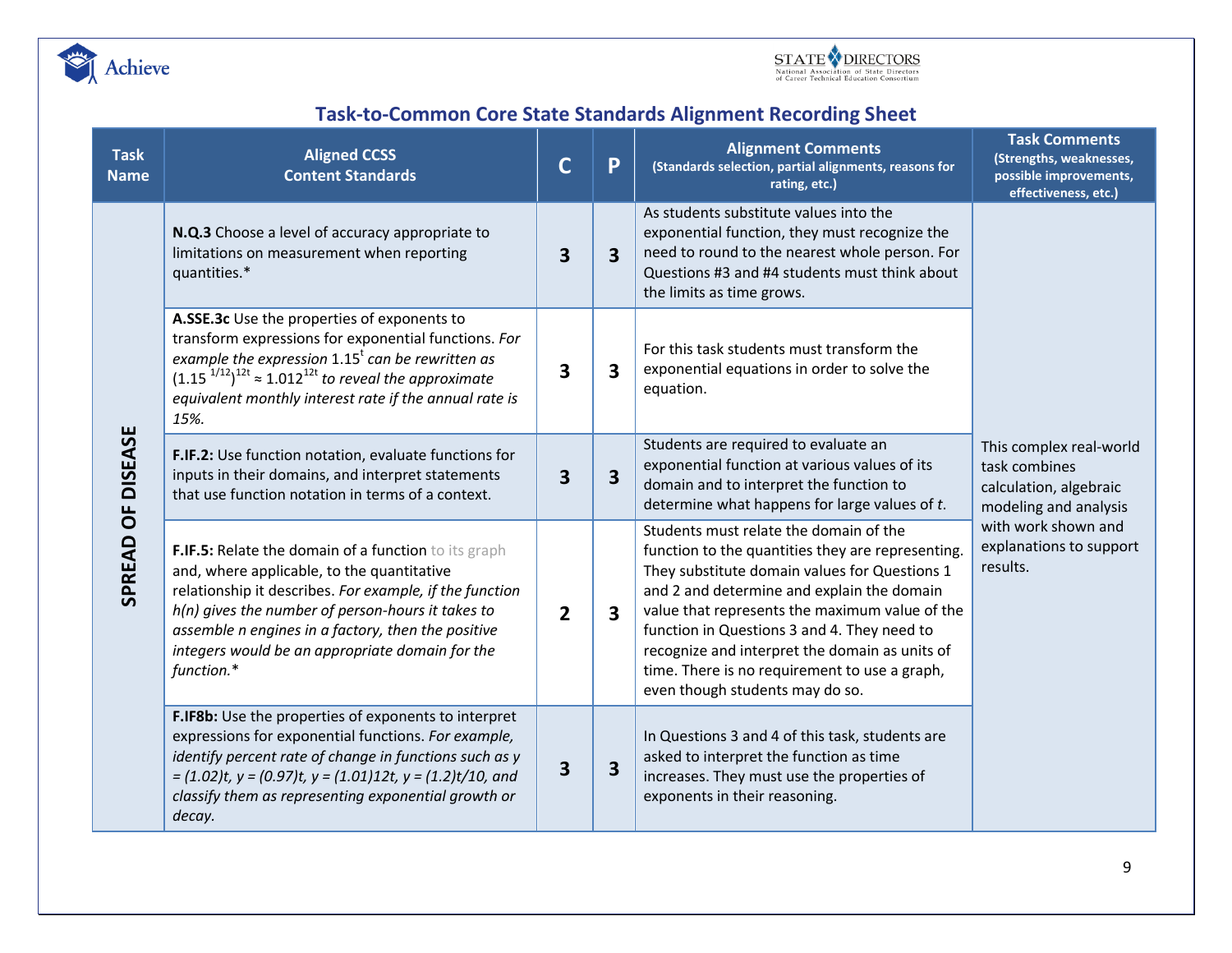



| <b>Task</b><br><b>Name</b> | <b>Aligned CCSS</b><br><b>Content Standards</b>                                                                                                                                                                                                                                                                                                                                                         |   | P | <b>Alignment Comments</b><br>(Standards selection, partial alignments, reasons for<br>rating, etc.)                                                                                                                                        | <b>Task Comments</b><br>(Strengths, weaknesses,<br>possible improvements,<br>effectiveness, etc.) |
|----------------------------|---------------------------------------------------------------------------------------------------------------------------------------------------------------------------------------------------------------------------------------------------------------------------------------------------------------------------------------------------------------------------------------------------------|---|---|--------------------------------------------------------------------------------------------------------------------------------------------------------------------------------------------------------------------------------------------|---------------------------------------------------------------------------------------------------|
|                            | <b>F.BF.5</b> $(+)$ Understand the inverse relationship<br>between exponents and logarithms and use this<br>relationship to solve problems involving logarithms<br>and exponents.                                                                                                                                                                                                                       | 3 | 3 | For this task, knowledge of the relationship<br>between exponents and logarithms is<br>essential to solving the exponential equation<br>in Question 5.                                                                                     |                                                                                                   |
|                            | In finding the solution for Question 5 of this<br>F.LE.4 For exponential models, express as a<br>logarithm the solution to $ab^{ct}$ =d where a, c, and d<br>task, students must express the equation using<br>3<br>3<br>are numbers and the base b is2, 10, or e; evaluate<br>a natural log (In) and would need to evaluate<br>the logarithm using technology.*<br>the In expression using technology. |   |   |                                                                                                                                                                                                                                            |                                                                                                   |
|                            | F.LE.5: Interpret the parameters in a linear or<br>exponential function in terms of a context.*                                                                                                                                                                                                                                                                                                         | 3 | 3 | In Question 3 the student finds that the<br>maximum value for the function is one of the<br>parameters. Then in Question 4 they must<br>explain their answer, requiring an<br>interpretation of that parameter in terms of the<br>context. |                                                                                                   |

\* Modeling standards appear throughout the CCSS high school standards and are indicated by a star symbol (\*).